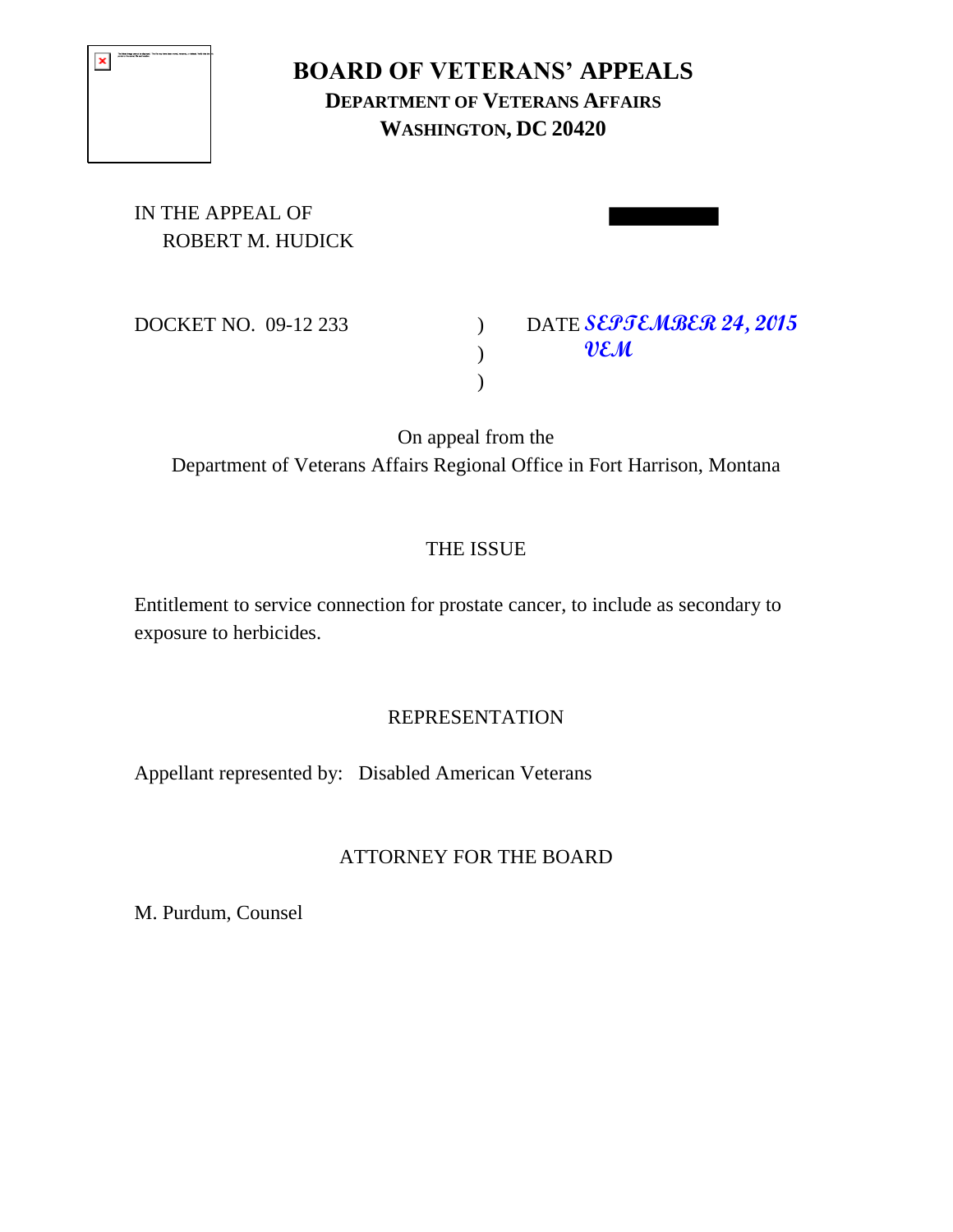#### INTRODUCTION

The Veteran served on active duty from September 1962 to June 1983.

This appeal to the Board of Veterans' Appeals (Board) is from a November 2006 rating decision of a Department of Veterans Affairs (VA) Regional Office (RO) that denied the claim on appeal.

Most recently, in December 2013, the Board remanded this case for additional development. The file has now been returned to the Board for further consideration.

#### FINDINGS OF FACT

The most probative evidence of record indicates that the Veteran had no active service in the Republic of Vietnam during the Vietnam Era and was not exposed to herbicides while on active duty at the Royal Thai Air Force Base (RTAFB) in Udorn, Thailand.

#### CONCLUSION OF LAW

The criteria for service connection for prostate cancer, to include as secondary to herbicide exposure, have not been met. 38 U.S.C.A. §§ 1101, 1110, 1112, 1113, 1116, 1131, 1133 (West 2002 & Supp. 2015); 38 C.F.R. §§ 3.303, 3.307, 3.309, 3.313 (2015).

#### REASONS AND BASES FOR FINDING AND CONCLUSION

Duty to Notify and Assist

VA has met all statutory and regulatory notice and duty to assist provisions set forth in the Veterans Claims Assistance Act of 2000 (VCAA). 38 U.S.C.A. §§ 5100,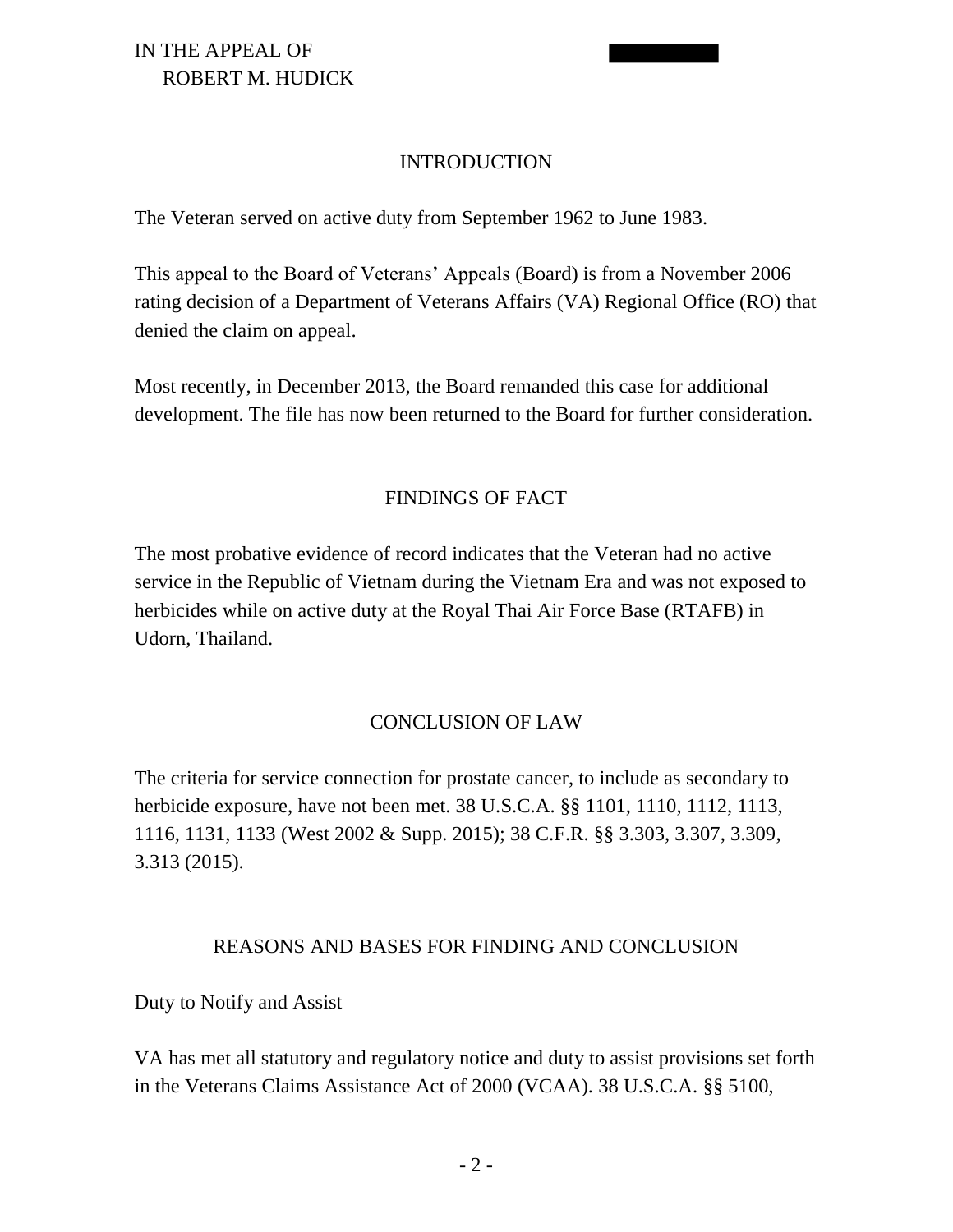5102, 5103, 5103A, 5107, 5126 (West 2002 and Supp. 2015); 38 C.F.R. §§ 3.102, 3.156(a), 3.159, 3.326(a) (2015). Prior to initial adjudication, July 2006 and October 2006 letters satisfied the duty to notify provisions with regard to the Veteran's service connection claim. After the initial adjudication, a May 2012 letter additionally notified the Veteran, and he was provided a subsequent Supplemental Statement of the Case (SSOC) in November 2012. *Mayfield v. Nicholson*, 444 F. 3d 1328, 1333-34 (Fed. Cir. 2006). The Veteran's pertinent records have been obtained and the efforts to secure verification of the Veteran's exposure to herbicides in Vietnam and Thailand are detailed herein.

The Veteran's sole assertion is that his disability was caused by exposure to herbicides in Vietnam and Thailand. As discussed below, the Board finds that no such exposure can be verified. Therefore, because there is no event, injury, or disease in service or a service-connected disability to which prostate cancer could be presumed related, the Board finds that a VA examination is unnecessary. 38 C.F.R. § 3.159(c)(4)(i); *cf*. *Duenas v. Principi*, 18 Vet. App. 512, 517 (2004), *citing Paralyzed Veterans of Am. v. Sec'y of Veterans Affairs*, 345 F.3d 1334, 1355-57 (Fed. Cir. 2003) (noting that a medical examination conducted in connection with claim development could not aid in substantiating a claim when the record does not already contain evidence of an in-service event, injury, or disease).

As there is no indication that any failure on the part of VA to provide additional notice or assistance reasonably affects the outcome of this case, the Board finds that any such failure is harmless. *See Mayfield v. Nicholson*, 20 Vet. App. 537 (2006); *see also Dingess/Hartman v. Nicholson*, 19 Vet. App. 473 (2006). Further, the purpose behind the notice requirement has been satisfied because the Veteran has been afforded a meaningful opportunity to participate effectively in the processing of his claims, to include the opportunity to present pertinent evidence. *Shinseki v. Sanders*, 556 U. S. 396, 129 S. Ct. 1696 (2009).

Additionally, the Board finds there has been substantial compliance with its December 2013 remand directives. The U.S. Court of Appeals for Veterans Claims (Court) has held that "only substantial compliance with the terms of the Board's engagement letter would be required, not strict compliance." *See D*'*Aries v. Peake*,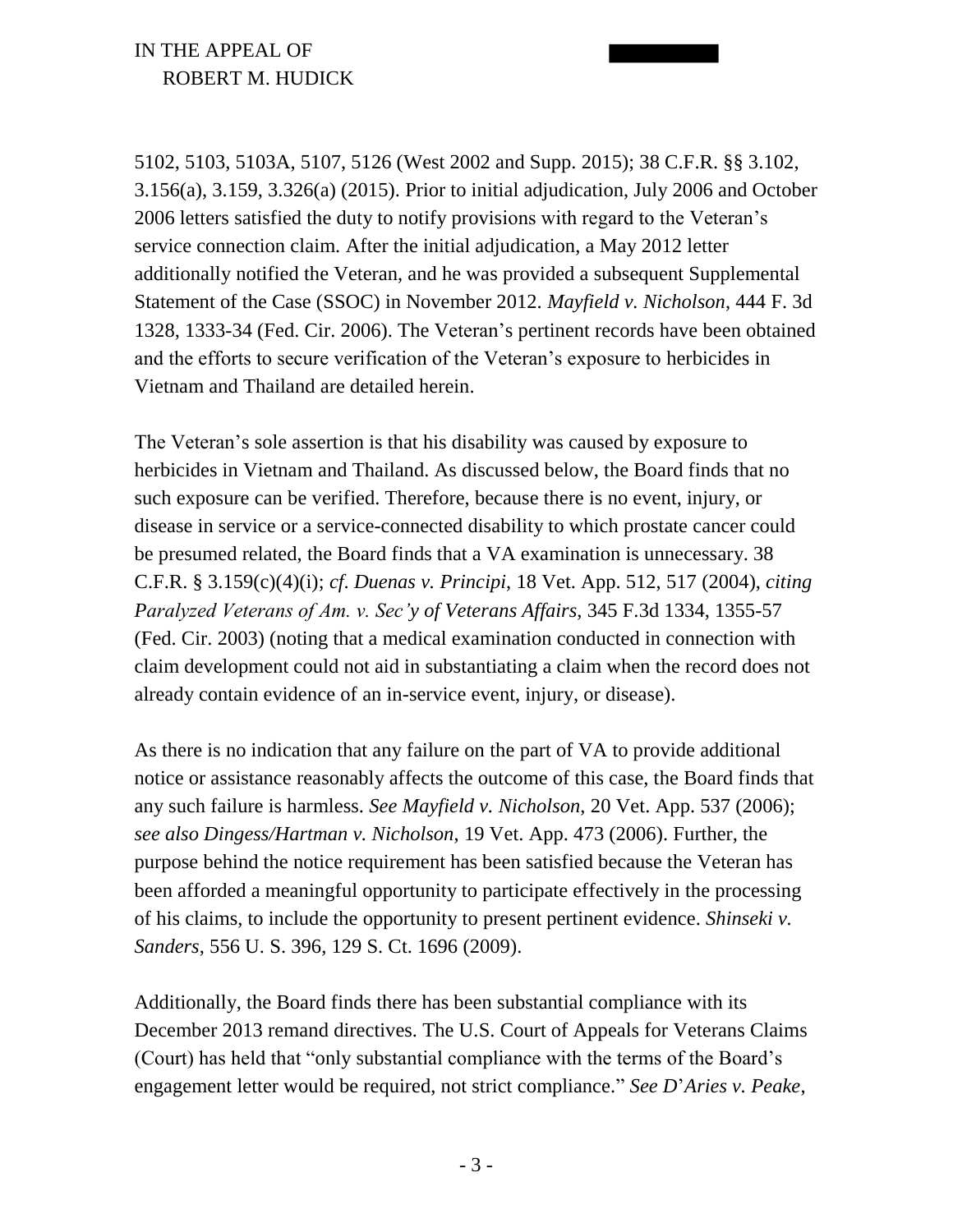22 Vet. App. 97, 105 (2008); *see also Dyment v. West*, 13 Vet. App. 141, 146-47 (1999) (holding that there was no *Stegall* (*Stegall v. West*, 11 Vet. App. 268 (1998)) violation when the examiner made the ultimate determination required by the Board's remand.) The record indicates that the AMC conducted exhaustive research, including obtaining the Veteran's pay records, as to his temporary duty assignments while stationed at the RTAFB in Udorn, Thailand, as well as the circumstances of his receipt of the Vietnam Gallantry Cross with Palm. The AMC later issued a SSOC in July 2014. *See Stegall*, *supra*, (finding that a remand by the Board confers on the appellant the right to compliance with its remand orders). Therefore, the Board will proceed to review and decide the claim based on the evidence that is of record consistent with 38 C.F.R. § 3.655 (2015).

#### Service Connection

Service connection is granted for current disability resulting from a disease contracted or an injury sustained in the line of duty during active military service. 38 U.S.C.A. §§ 1110, 1131; 38 C.F.R. § 3.303(a). Service connection may be granted for a disease diagnosed after discharge, when the evidence, including that pertinent to service, establishes the disease was incurred in service. 38 C.F.R. § 3.303(d). Service connection on a direct-incurrence basis requires competent and credible evidence showing: (1) the Veteran has the alleged disability or, at the very least, indicating he has at some point since the filing of his claim; (2) in-service incurrence or aggravation of a relevant disease or an injury; and (3) a causal relationship or nexus between the present disability and the disease or injury incurred or aggravated during service. *Shedden v. Principi*, 381 F.3d 1163, 1167 (Fed. Cir. 2004), *citing Hansen v. Principi*, 16 Vet. App. 110, 111 (2002).

Certain conditions, including malignant tumors, are considered chronic and therefore will be presumed to have been incurred in or aggravated by service if manifested to a compensable degree within a year after the Veteran's discharge from service. 38 U.S.C.A. §§ 1101, 1112, 1113, 1131, 1133; 38 C.F.R. §§ 3.307, 3.309(a). Continuity of symptomatology is required where the condition noted during service is not shown to be chronic, or where the diagnosis of chronicity may be legitimately questioned. In this circumstance, a showing of continuity of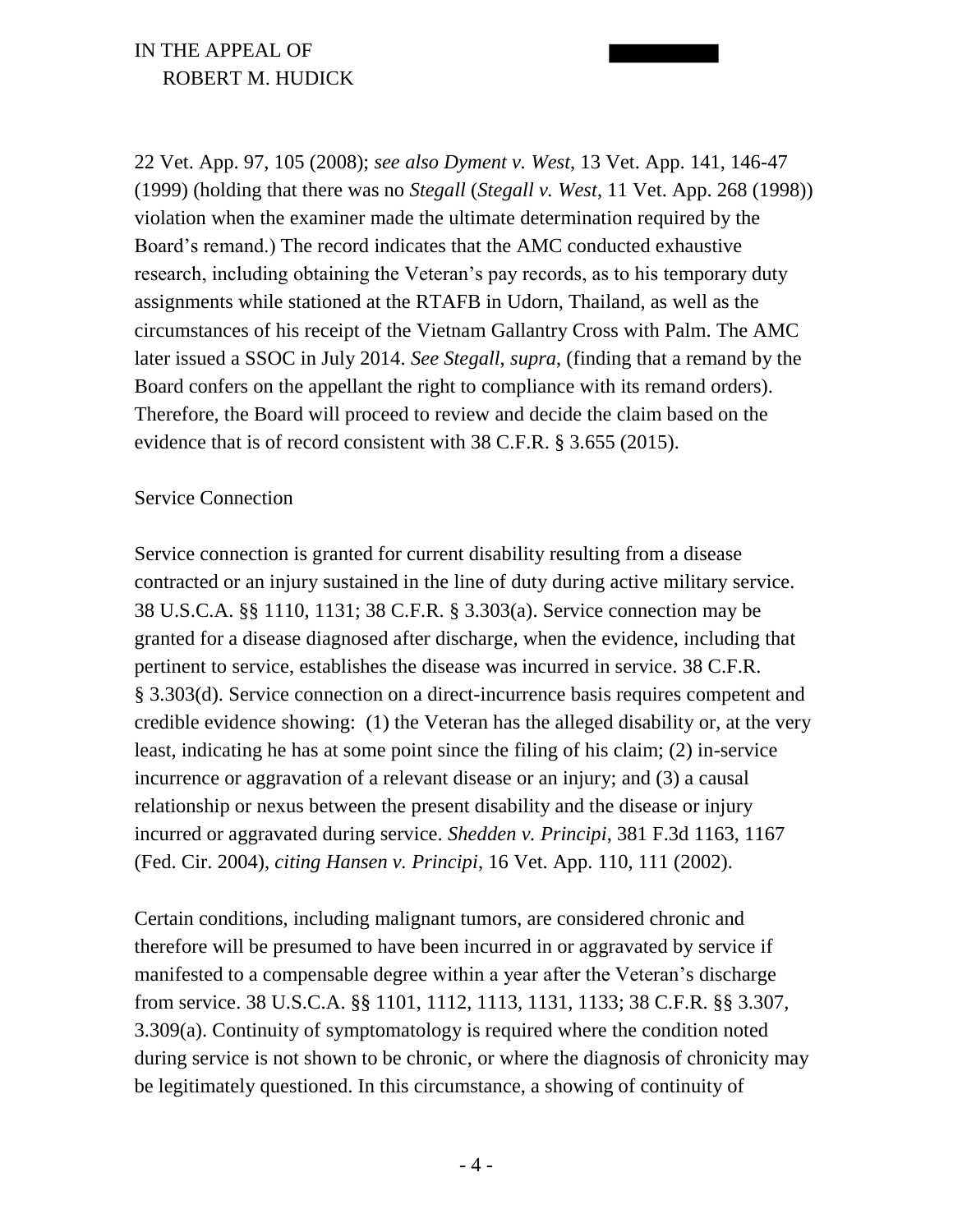symptomatology since service is required establish chronicity of disease or injury in service and in turn link current disability to service. 38 C.F.R. § 3.303(b). This concept of continuity of symptomatology is limited to where involving those specific diseases denoted as "chronic" and for which presumptive service connection is otherwise available under 38 C.F.R. § 3.309(a). *Walker v. Shinseki*, 708 F.3d 1331 (Fed. Cir. 2013).

A Veteran who served in the Republic of Vietnam during the Vietnam era shall be presumed to have been exposed during such service to an herbicide agent (i.e., Agent Orange). 38 U.S.C.A. § 1116; 38 C.F.R. § 3.307(a)(6)(iii). Service in the Republic of Vietnam means actual service in country in Vietnam from January 9, 1962, through May 7, 1975, and includes service in the waters offshore, or service in other locations if the conditions of service involved duty or visitation in the Republic of Vietnam. 38 C.F.R. §§ 3.307(a)(6)(iii), 3.313(a). VA regulations provide for presumptive service connection for specific diseases associated with exposure to herbicide agents, including prostate cancer. 38 C.F.R. § 3.309(e).

With regard to exposure to herbicides outside of Vietnam, VA's Adjudication Procedures Manual, M21, states that if a Veteran served with the Air Force at several RTAFBs, including Udorn, during the Vietnam Era and was stationed near the air base perimeter as shown by evidence of daily work duties, performance evaluation reports, or other credible evidence, then herbicide exposure should be conceded. M21, IV.ii.2.C.10.q.

Additionally, the Veterans Benefits Administration, Compensation and Pension Service issued a "Memorandum for the Record" on herbicide use in Thailand during the Vietnam Era. The DoD reported that only limited testing of tactical herbicides was conducted in Thailand from April 2, 1964, to September 8, 1964, and specifically identified that location as the Pranburi Military Reservation. The Memorandum noted that tactical herbicides, such as Agent Orange, were used and stored in Vietnam, not Thailand. A letter from the Department of the Air Force indicated that, other than the 1964 tests on the Pranburi Military Reservation, there were no records of tactical herbicide storage or use in Thailand. However, there were records indicating that commercial herbicides were frequently used for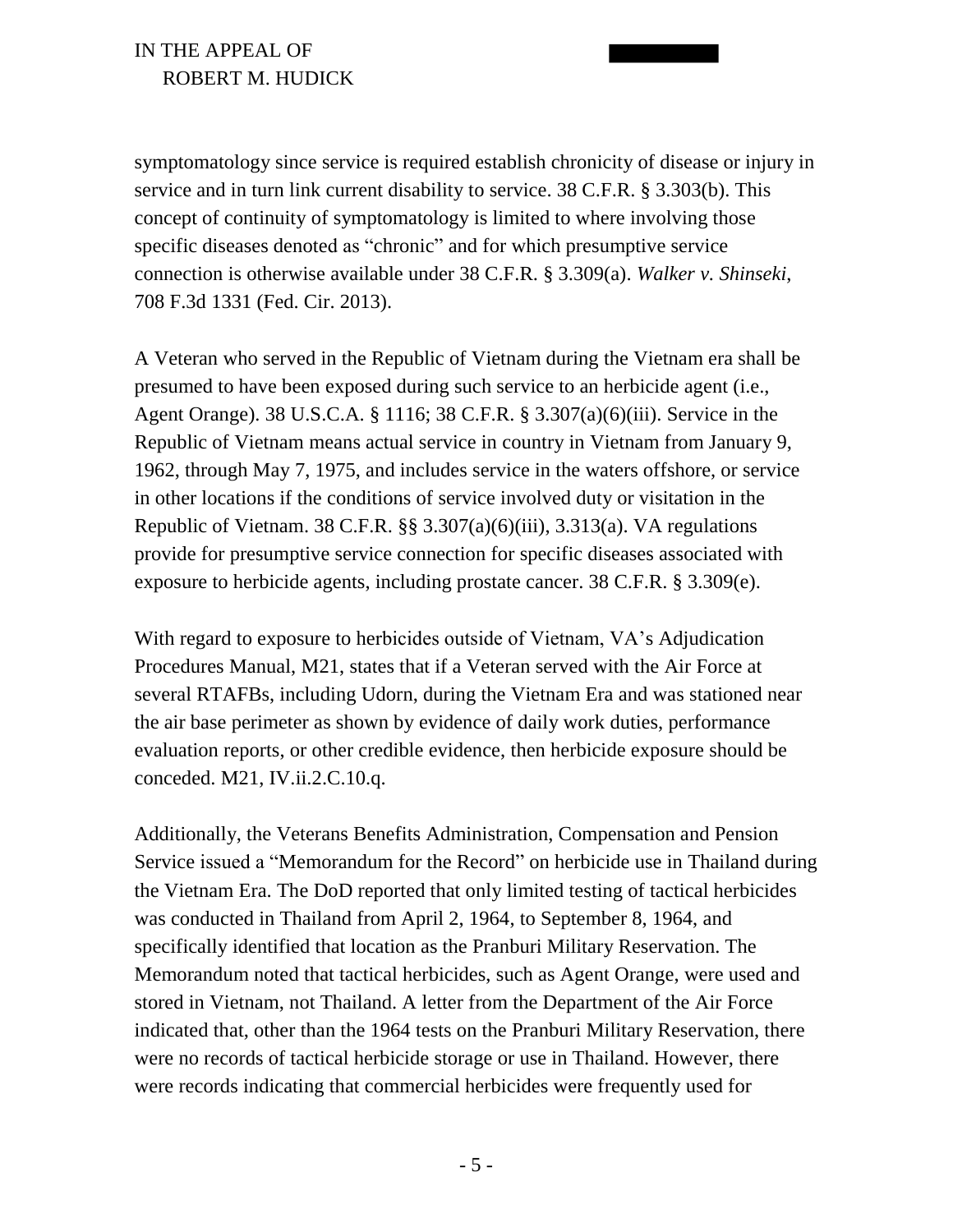vegetation control within the perimeters of air bases during the Vietnam era, but all such use required approval of both the Armed Forces Pest Control Board and the Base Civil Engineer (BCE). The Memorandum noted that in Vietnam, tactical herbicides were aerially applied by aircraft in "Operation RANCH HAND" or by helicopters under the control of the U.S. Army Chemical Corps; however, the BCE were not permitted to purchase or apply tactical herbicides.

The Memorandum noted that there were no records of tactical herbicide spraying by RANCH HAND or ACC aircraft in Thailand after 1964, and RANCH HAND aircraft that sprayed herbicides in Vietnam were stationed in Vietnam, not in Thailand. However, there are records indicating that modified RANCH HAND aircraft flew 17 insecticide missions in Thailand from August 30, 1963, to September 16, 1963, and from October 14, 1966, to October 17, 1966. Also, the Memorandum reviewed the Project CHECO Southeast Asia Report: Base Defense in Thailand produced during the Vietnam era. While the Report did not discuss the use of tactical herbicides on allied bases in Thailand, it did indicate sporadic use of non-tactical, or commercial, herbicides within fenced perimeters. The Memoriam determined, therefore, that if a Veteran's MOS or unit was one that regularly had contact with the base perimeter, there was a greater likelihood of exposure to commercial pesticides, including herbicides. The Memorandum specifically identified security police units, as those known to have walked the perimeters, especially dog handlers. However, there were no records to show that the same tactical herbicides used in Vietnam were used in Thailand.

The Memorandum advised that if the Veteran's claim was based on servicing or working on aircraft that flew bombing missions over Vietnam, that there was no presumption of "secondary exposure" based on being near or working on aircraft that flew over Vietnam or handling equipment once used in Vietnam, as aerial spraying of tactical herbicides in Vietnam did not occur everywhere and it would be inaccurate to find that herbicides covered every aircraft and piece of equipment associated with Vietnam. Additionally, the Memorandum noted that the high altitude jet aircraft stationed in Thailand generally flew far above the low and slow flying UC-123 aircraft that sprayed tactical herbicides over Vietnam during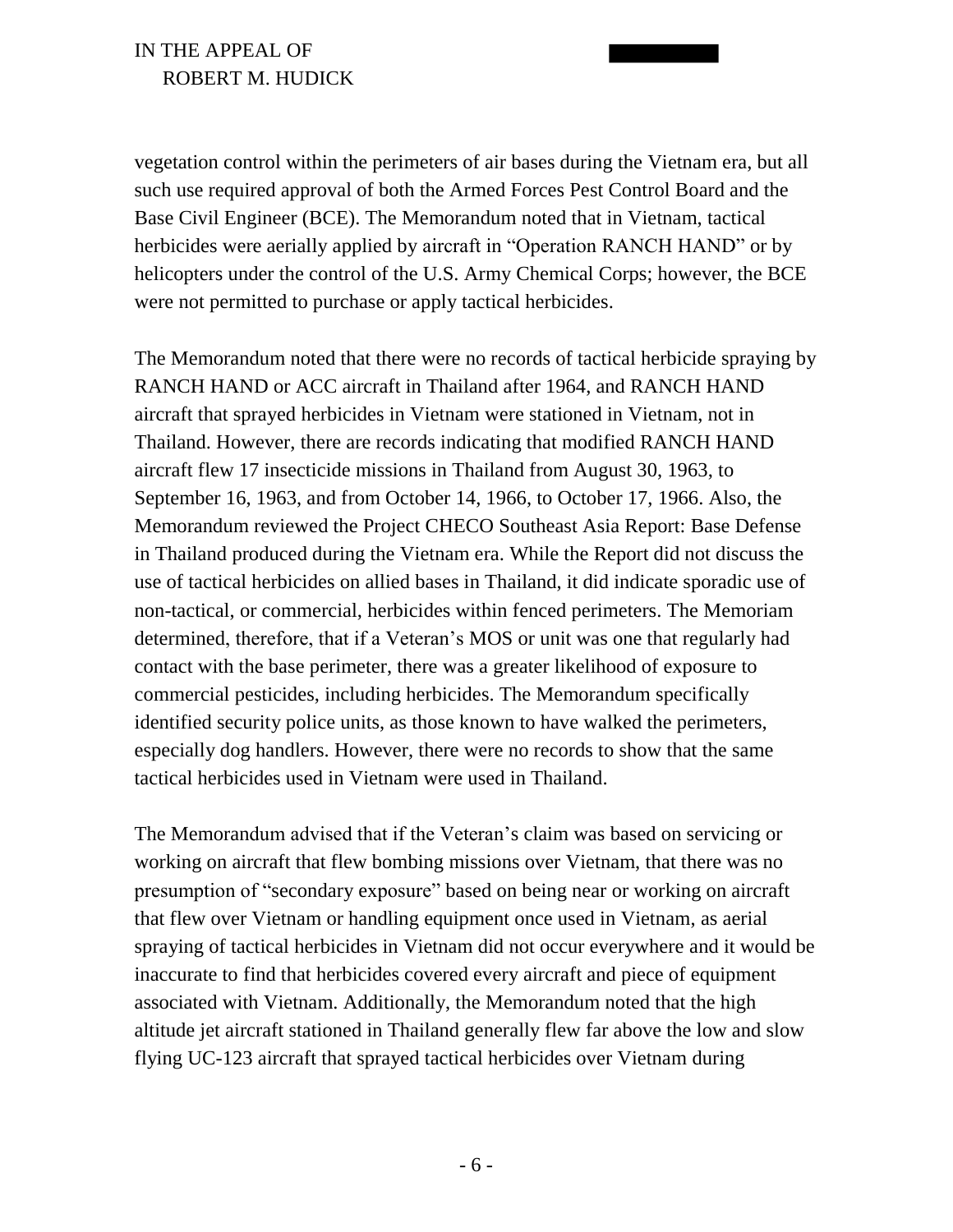Operation RANCH HAND, and that were no studies showing harmful health effects for any such secondary or remote herbicide contact that may have occurred.

Notwithstanding the foregoing presumptive provisions, the United States Court of Appeals for the Federal Circuit (Federal Circuit) has determined that a claimant is not precluded from establishing service connection with proof of direct causation. *Combee v. Brown*, 34 F.3d 1039, 1042 (Fed. Cir. 1994); *Brock v. Brown*, 10 Vet. App. 155, 160-61 (1997).

The determination as to whether the requirements for service connection are met is based on an analysis of all the relevant evidence of record, medical and lay, and the evaluation of its competency and credibility to determine its ultimate probative value in relation to other evidence. *See Baldwin v. West*, 13 Vet. App. 1, 8 (1999).

The Veteran asserts that he had temporary duty in Vietnam. In a June 2006 statement, the Veteran reported that he had special duty assignments at Tan Son Nhut Air base near Saigon in South Vietnam during 1967, and flew in a C-124 to those assignments, while he was stationed at the RTAFB in Udorn, Thailand. At the time of his April 2009 Substantive Appeal, the Veteran asserted again that he had temporary duty in Vietnam, and that not all temporary duty assignments were properly recorded as troop movements were classified.

The Veteran's service personnel records indicate that the Veteran's only foreign service was service in Thailand, from January 7, 1967, to January 1, 1968. The Veteran's service separation document, his DD-214, indicates that he was awarded, in pertinent part, the Republic of Vietnam Gallantry Cross with Palm, the Republic of Vietnam Campaign Medal, and the Vietnam Service Medal. However, none of these decorations definitively denote in-country service during the Vietnam era. His DD-214 indicates that his MOSs included supply operations officer, missile launch officer, missile operations officer, and missile operations staff officer. His chronological list of service includes a combat report indicating that the Veteran was involved in the Vietnam Air Offensive Campaign (BSS) from January 7, 1967, to March 8, 1967, and Phase II of the same from January 1, 1967, to January 1, 1968. However, this notation does not confirm the Veteran's presence in Vietnam,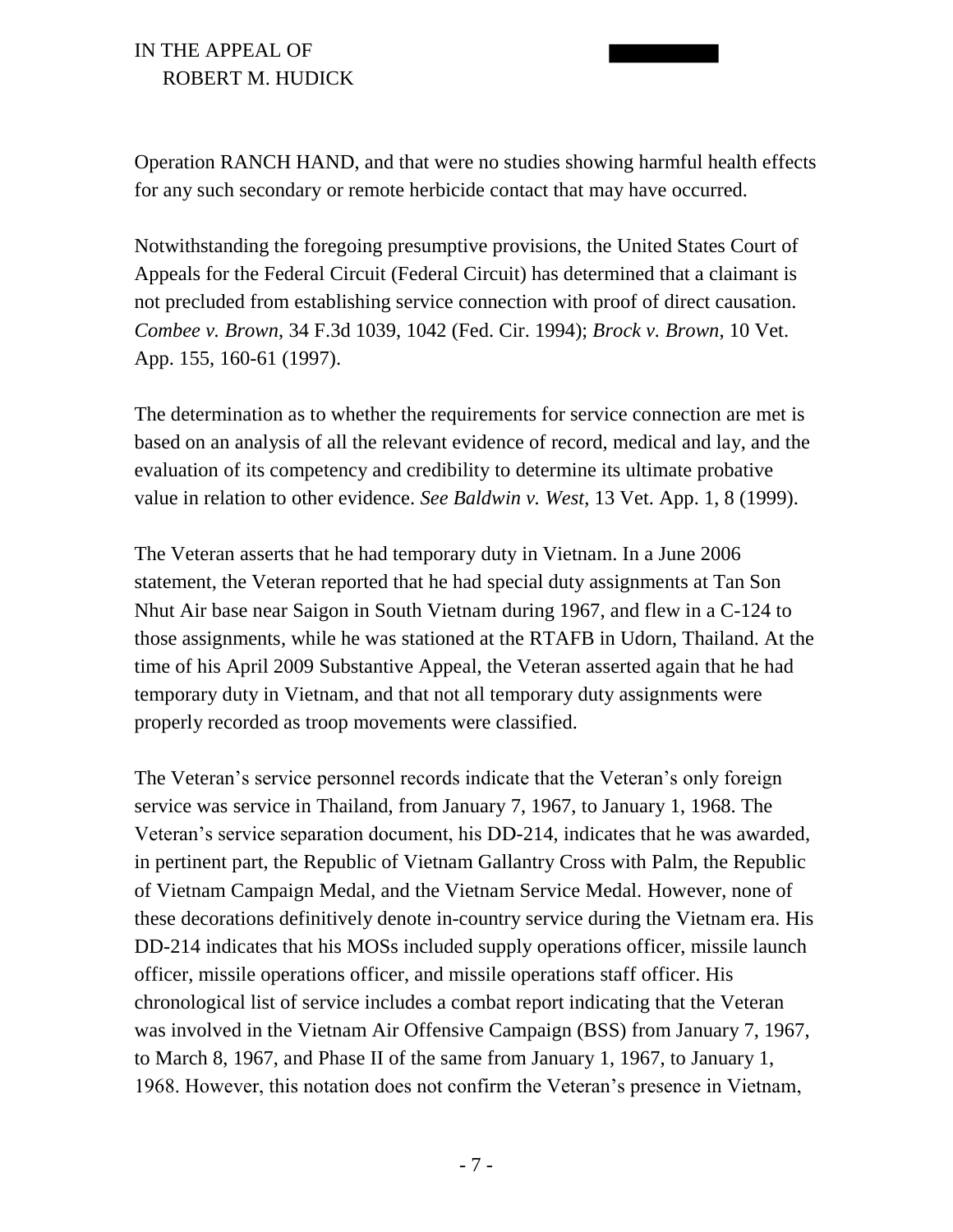as it simply indicates that the Veteran performed in the service of the Campaign. The Veteran's service personnel records indicate that he received travel pay for temporary duty assignments dated from February 27, 1966, to March 31, 1966, and from July 24, 1967, to July 30, 1967. However, there is no indication as to the location of the temporary duty assignments. The Veteran's available pay records are hand-written and do not include notations that he received combat pay or pay that would otherwise confirm his presence in Vietnam.

A number of performance reviews covering the period of time during which the Veteran was in Udorn, Thailand are of record. Also of record is a citation for meritorious service as a Munitions Accounting Supply Officer of the 432nd Munitions Maintenance Squadron at the RTAFB in Udorn, Thailand, from January 10, 1967, to December 24, 1967. However such are silent for notations that the Veteran had a temporary duty assignment in Vietnam.

The National Personnel Records Center (NPRC), in an August 2006 response, reported that there were no records related to the Veteran and exposure to herbicide, and concluded that they were unable to confirm whether or not the Veteran had incountry service in Vietnam.

The Department of the Air Force Historical Research Agency, in a June 2008 response, reported that they had reviewed the Veteran's unit histories and the only mention of the Veteran was found in the October through December 1967 edition as he was listed as leaving the 432nd Munitions Maintenance Squadron. The Supply Squadron histories do not mention him nor any temporary duty deployments to Vietnam. The Munitions Maintenance Squadron histories however do mention that in the summer of 1967, due to manning problems, they could no longer send Explosive Ordnance Disposal (EOD) personnel in support of out-of-country taskings. Unfortunately, the term out-of-country was not defined as being Laos, Cambodia, or Vietnam, or a combination of any one or all three. They concluded that the histories do not state one way or another as to whether their personnel went to Vietnam or not. An archivist of the Air Force Historical Research Agency, in a March 2014 response, confirmed that the 432nd EOD personnel performed their duties in Thailand and in Laos, but not in Vietnam.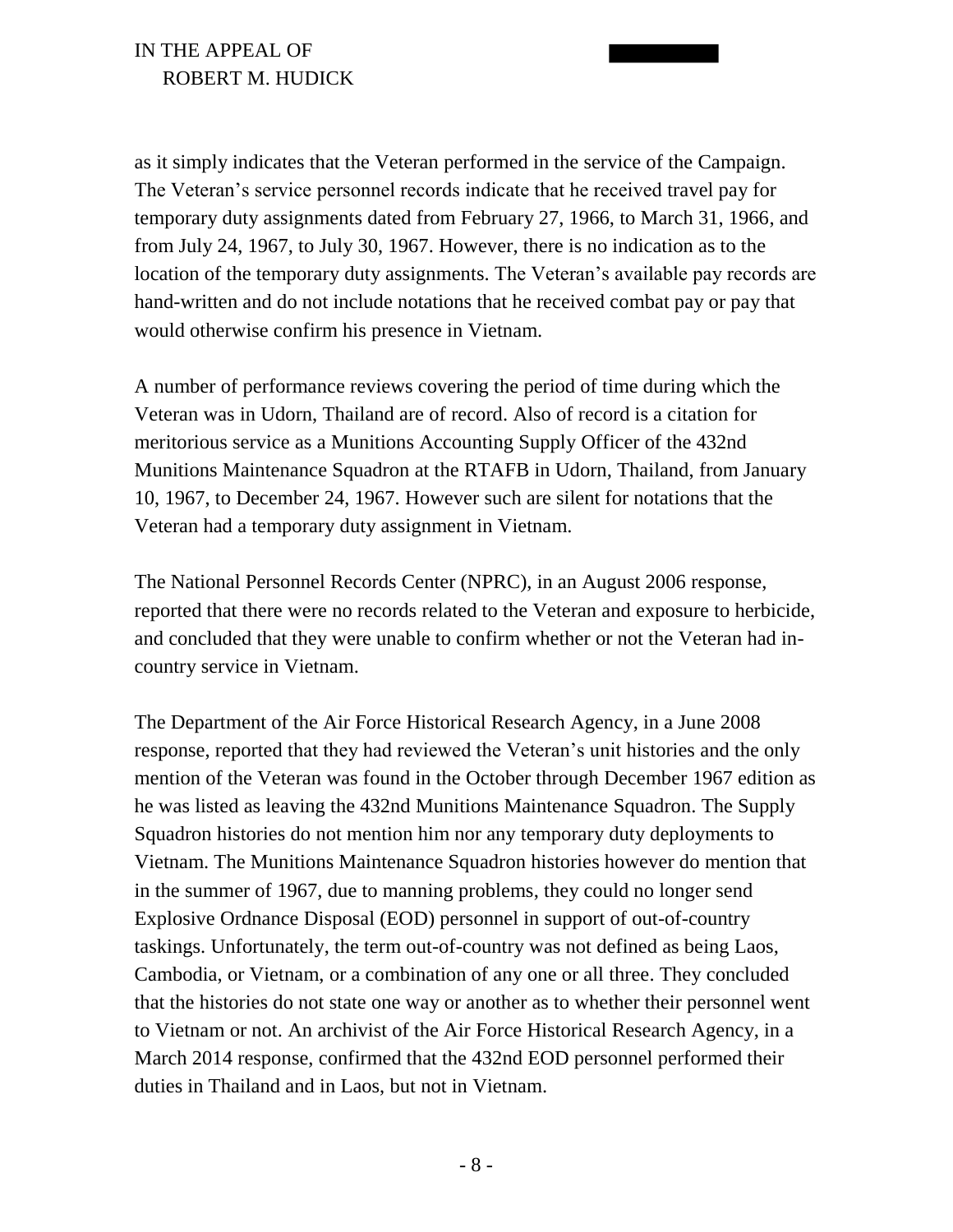The Veteran, in his July 2009 Substantive Appeal, asserts that the findings noted as to EOD personnel conducting out-of-country tasking, in itself, serves as evidence that personnel from his unit were performing temporary duty in Vietnam. Significantly, the Veteran was not an EOD personnel and does not assert otherwise and information indicating that there was at one time a system where EOD personnel assigned to the Veteran's unit went out-of-country, does not confirm the Veteran's presence in Vietnam.

In February 2009, the Veteran submitted descriptions from the internet of medals he received, the Republic of Vietnam Campaign Medal and the Vietnam Gallantry Cross, as evidence that such confirmed his service in Vietnam. However, his internet research describing the medals does not posit that in-country service in Vietnam was required to earn any of the medals he received. He also submitted a December 1974 General Orders of the Headquarters of the Department of the United States Army as to the award of the Republic of Vietnam Gallantry Cross Unit Citation. However, the Veteran was not a member of the United States Army, he was a member of the United States Air Force, and thus, Army orders are not relevant evidence in the current appeal.

An archivist of the Air Force Historical Research Agency, in a January 2014 response, confirmed that United States military units were individually cited for award of the Republic of Vietnam Gallantry Cross; however, the Vietnamese Government issued the award to all units subordinate to the Military Assistance Command (MACV) during the period dated from February 8, 1962, to March 28, 1973, which the 432nd Tactical Reconnaissance Wing, the unit to which the 432nd Munitions Maintenance Squadron was assigned, was. The archivist concluded that it appears that in his case, the award of the Vietnam Gallantry Cross with Palm was made because the served Veteran in a unit which supported other units in the 432nd Tactical Reconnaissance Wing in aerial combat over Vietnam.

Despite exhaustive research, there is no evidence to confirm that the Veteran had incountry service in Vietnam. The Board has considered the Veteran's assertions as to his temporary duty assignments in Vietnam while stationed at the RTAFB in Udorn,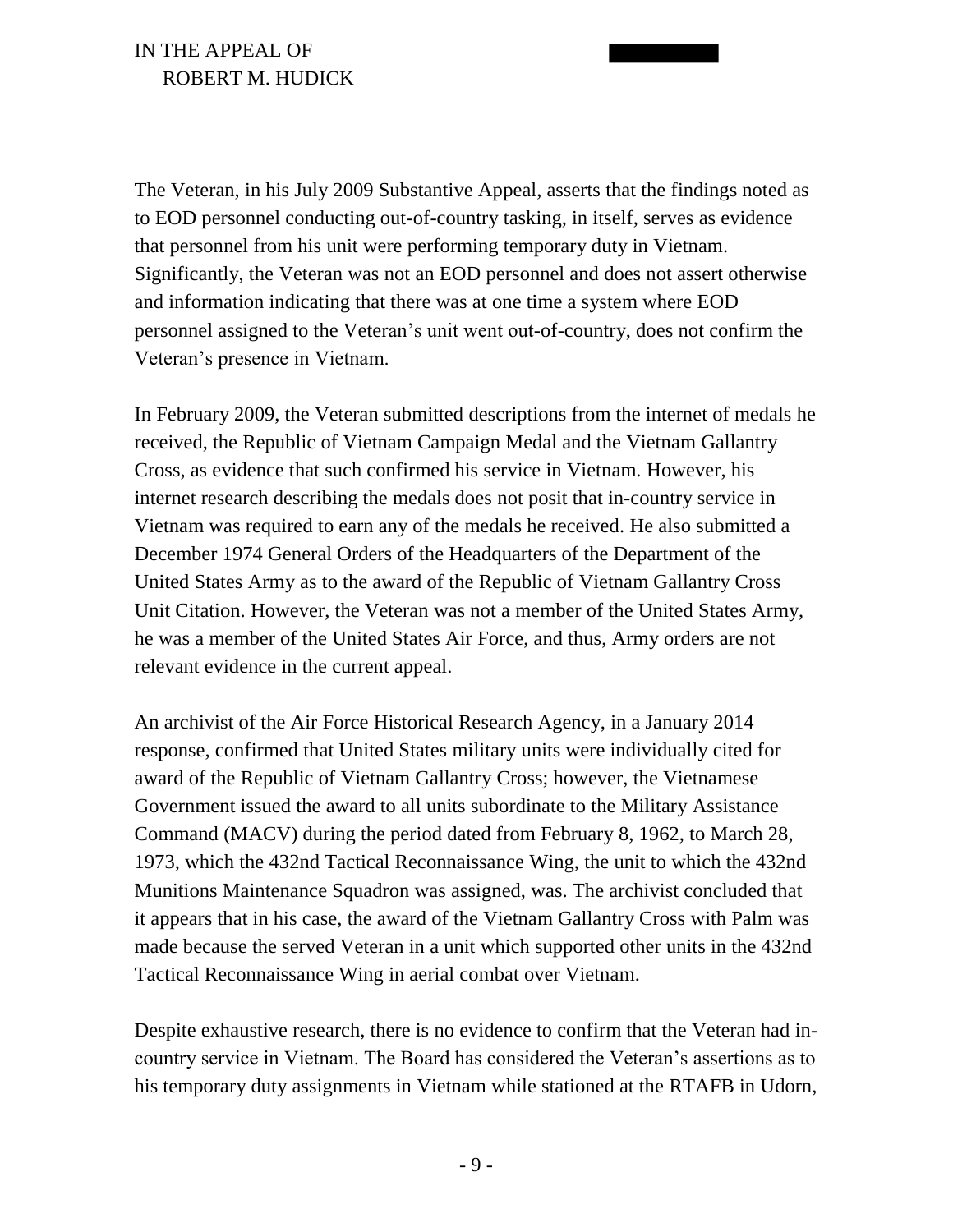Thailand, his receipt of the specific medals, and his receipt of combat pay; however, his service personnel records and a specific review of his unit history by a number of parties does not reveal in-country service in Vietnam.

The Veteran also asserts that he was exposed to herbicides while along the perimeter at the RTAFB in Udorn, Thailand. In a June 2006 statement, the Veteran reported that from January 1, 1967, to December 24, 1967, he was assigned to the 432nd Munitions Maintenance Squadron at the RTAFB in Udorn, Thailand, and was assigned to handle the requisition, storage, and shipment of all base munitions. In a December 2012 statement, the Veteran asserted that his actual duty location at the RTAFB in Udorn, Thailand, was the munition storage area located one and onehalf miles from the central base, and that he rode his motorcycle from his sleeping quarters to the munitions storage on the outer base perimeter. He reported that the perimeter fence surrounded his office area and storage facilities, as he had to store munitions away from the central base for safety reasons. He noted that he went to the flight line frequently to receive supplies and was near contaminated aircraft.

As discussed above, the Veteran's service personnel records confirm that he had foreign service in Thailand, from January 7, 1967, to January 1, 1968, and that his DD-214 indicates that his MOSs included supply operations officer, missile launch officer, missile operations officer, and missile operations staff officer. The abovereferenced performance reviews from the period dated during the time in which the Veteran was in Thailand discuss his duties and assignments dealing with the management of the supply of munitions. However, such are silent for the assignment of security duties or other duties along the perimeter of the RTAFB in Udorn, Thailand.

In addition, a Memorandum for the record regarding herbicide use in Thailand during the Vietnam Era was associated with the claims file. The RO contacted the Center for Unit Records Research (CURR) (currently the U.S. Army and Joint Services Records Research Center (JSRRC)) to determine whether the Veteran was exposed to herbicides. In a July 2012 response, the JSRRC reported that they had reviewed the available unit histories submitted by the 432<sup>nd</sup> Tactical Reconnaissance Wing, the higher headquarters for the 432nd Supply Squadron and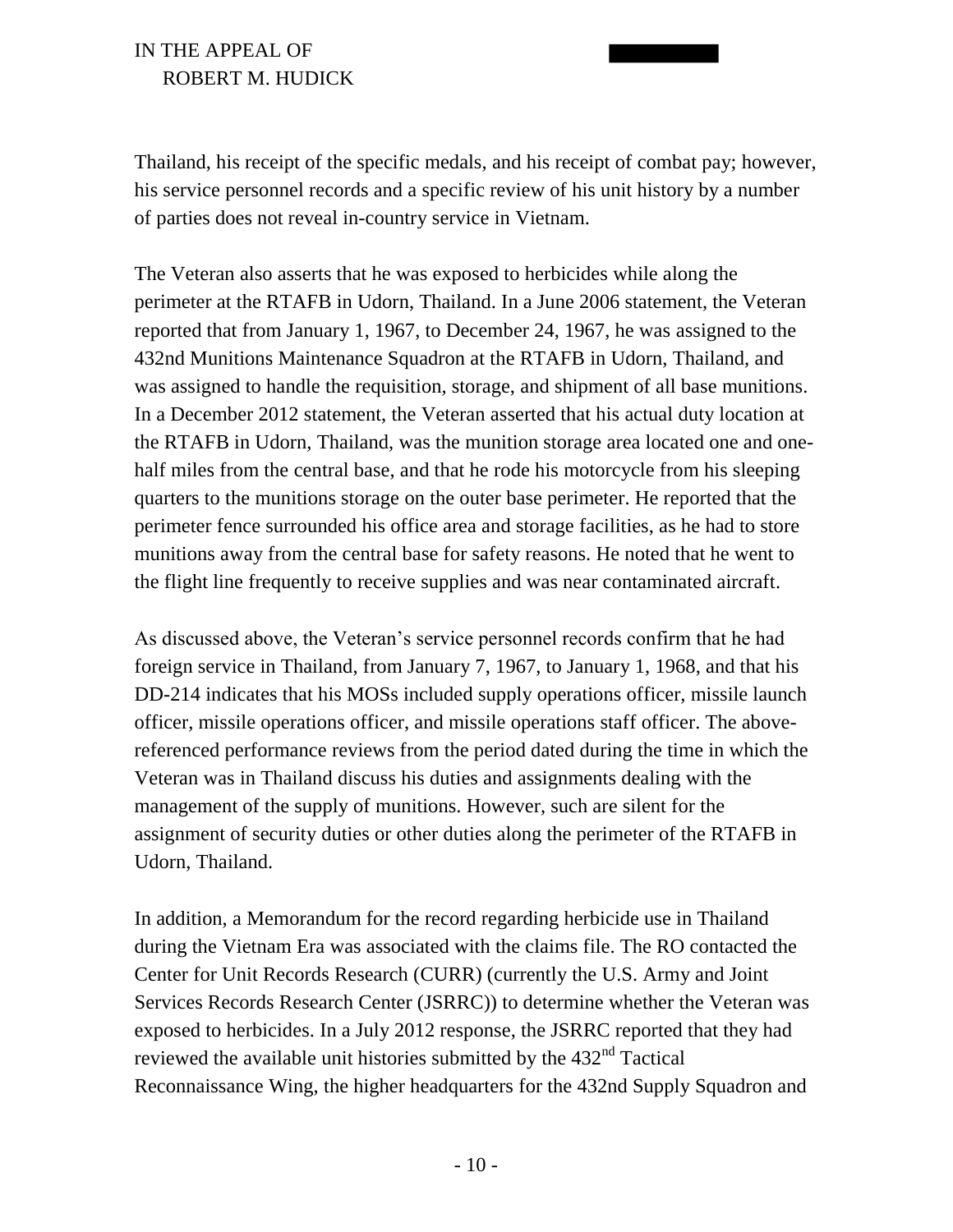the 432nd Munitions Maintenance Squadron, stationed at the RTAFB in Udorn, Thailand, and additional available historical data. The JSRRC concluded that after a review of the data they were unable to document or verify that the Veteran was exposed to herbicides while serving at Udorn or that his duties required him to be on or near the perimeter of the base. They reported that the historical data did not report on the Veteran's or the unit's proximity to the base perimeter, and that to date, the available historical data does not document Agent Orange spraying testing or storage at the RTAFB in Udorn, Thailand, during the 1967 and 1968 time frame.

Also, an archivist of the Air Force Historical Research Agency, in a May 2014 response, concluded that herbicides were not used on any United States Air Force Base in Thailand until April 1969, long after the Veteran was at the RTAFB in Udorn, Thailand.

Here, the Veteran's MOSs were not in security, such as security policeman, security patrol dog handler, or member of a security police squadron, and the Veteran does not assert otherwise. To the extent that he asserts that his duties took him to munition storage facilities removed from the central base that were near the perimeter, no perimeter duty is confirmed. Without security duty or other duty along the base perimeter, the Board finds that the Veteran was not near the base perimeter on a regular basis. Further, there is no evidence or assertion that the Veteran was at the Pranburi Military Reservation in Thailand from April 2, 1964, to September 8, 1964, or that he was in Thailand from August 30, 1963, to September 16, 1963, and from October 14, 1966, to October 17, 1966. To the extent that the Veteran asserts exposure by receiving munitions from planes along the flight line, as noted above, the VA Memorandum provided that there was no presumption of "secondary exposure" based on being near or working on aircraft that flew over Vietnam or handling equipment once used in Vietnam.

The Board has considered the Veteran's assertions as to his duties at the RTAFB in Udorn, Thailand, and his work near the perimeter of the base; however, his service personnel records and a specific review of his unit history does not reveal that he had security or other duty that placed him along the base perimeter.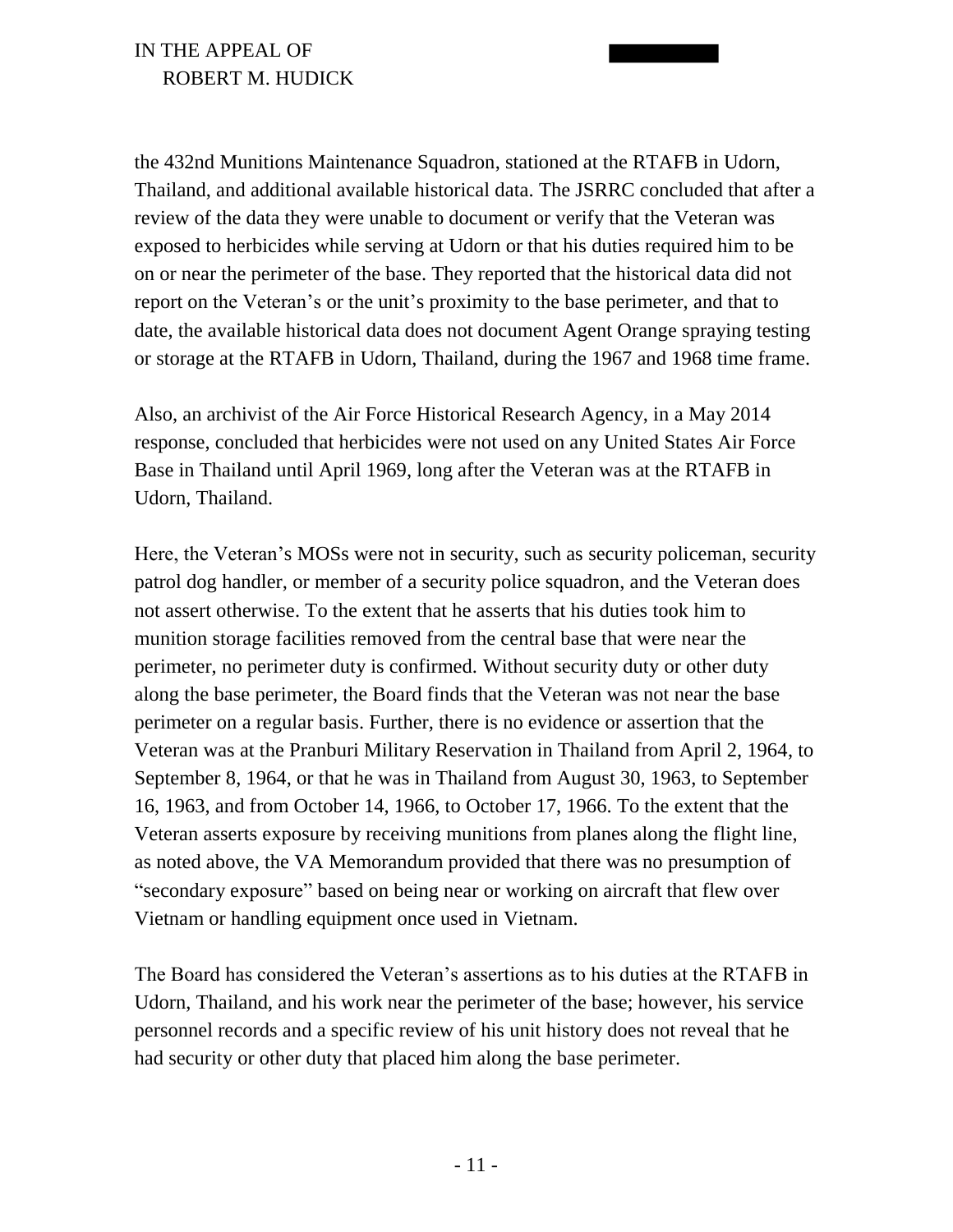The Veteran is competent to report traveling to Vietnam from Thailand and working at a munitions storage area away from the central base near the base perimeter in Thailand, as well as handling supplies on the flight line, as he has personal knowledge of such. *Layno*, 6 Vet. App. 465, 470. However, the Board must assess the credibility and resultant probative value of such lay evidence in light of the other evidence of record. In this regard, the Board finds that the probative value of such lay evidence is outweighed by review of the Veteran's service personnel records and exhaustive research efforts which resulted in conclusions that contradicted his own and serve as the most probative evidence in the current appeal as such as based on records kept contemporaneous to the claimed events and historical research conducted by professionals.

In light of the foregoing, the Board finds that the probative evidence of record is against the Veteran's claim that he was exposed to herbicides while in service and therefore that he cannot be presumed to be service-connected for prostate cancer. The Veteran does not contend, and the evidence of record does not show, in-service complaints, diagnosis, or treatment of prostate cancer, or treatment of such within one year of separation from service. His private treatment records demonstrate that he was diagnosed with prostate cancer in approximately April 2006, and the Veteran does not assert otherwise. He has not alleged any symptoms or manifestations of prostate cancer occurring on a chronic or continuous basis since his separation from service. Therefore, the Board finds that entitlement to service connection for prostate cancer on a direct or presumptive basis as a chronic disease is not warranted. *See* 38 C.F.R. §§ 3.303(a), (b), 3.309(a).

In conclusion, the Board finds that the weight of the evidence is against a finding of service connection for prostate cancer, to include as secondary to herbicide exposure. In reaching this conclusion, the Board has considered the applicability of the benefit of the doubt doctrine; however, as the preponderance of the evidence is against the Veteran's claim, the doctrine is not applicable. *See* 38 U.S.C.A. § 5107(b); *Gilbert v. Derwinski*, 1 Vet. App. 49, 55-57 (1990).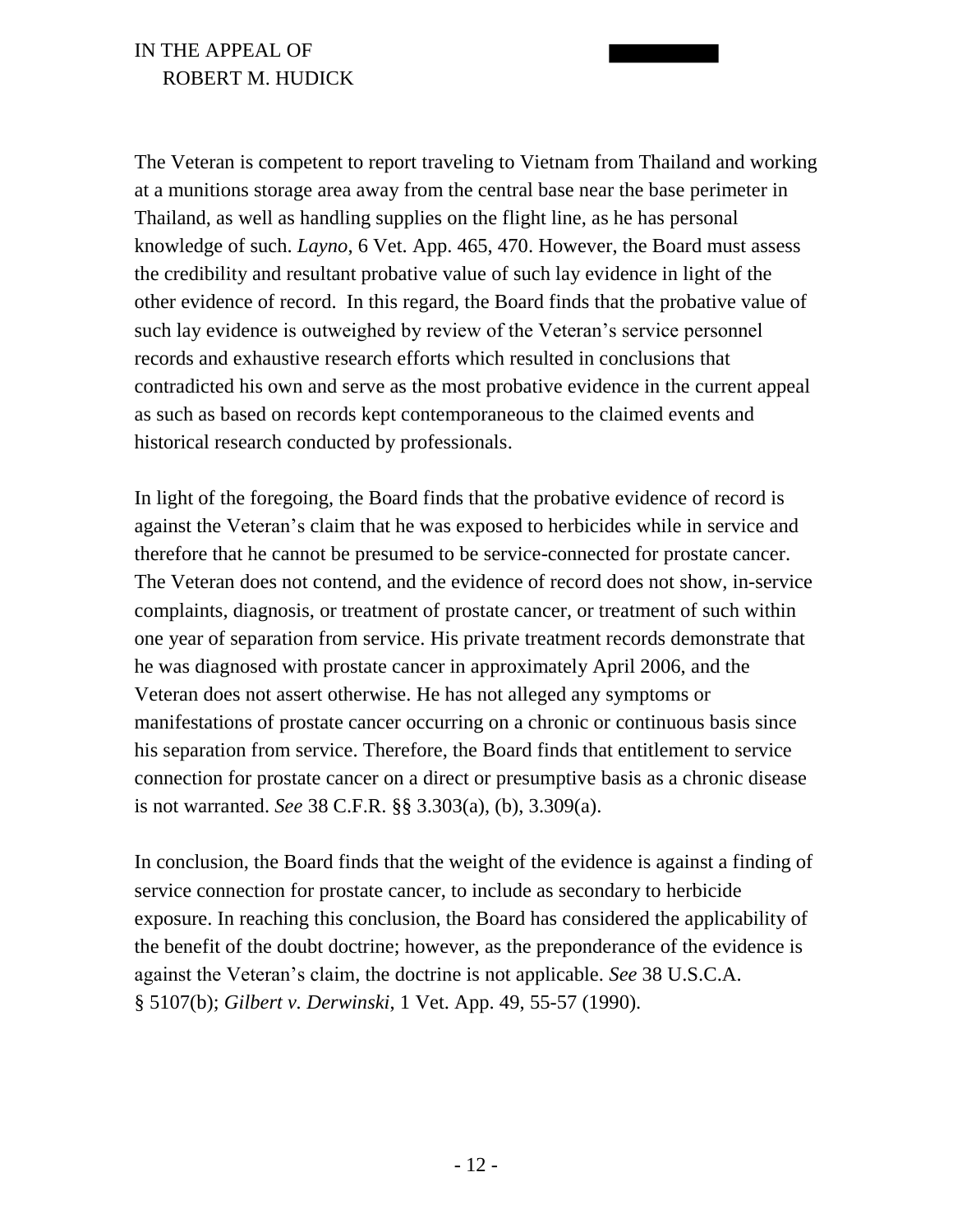#### ORDER

Service connection for prostate cancer, to include as secondary to exposure to herbicides, is denied.

> S. L. Kennedy Veterans Law Judge, Board of Veterans' Appeals

\_\_\_\_\_\_\_\_\_\_\_\_\_\_\_\_\_\_\_\_\_\_\_\_\_\_\_\_\_\_\_\_\_\_\_\_\_\_\_\_\_\_\_\_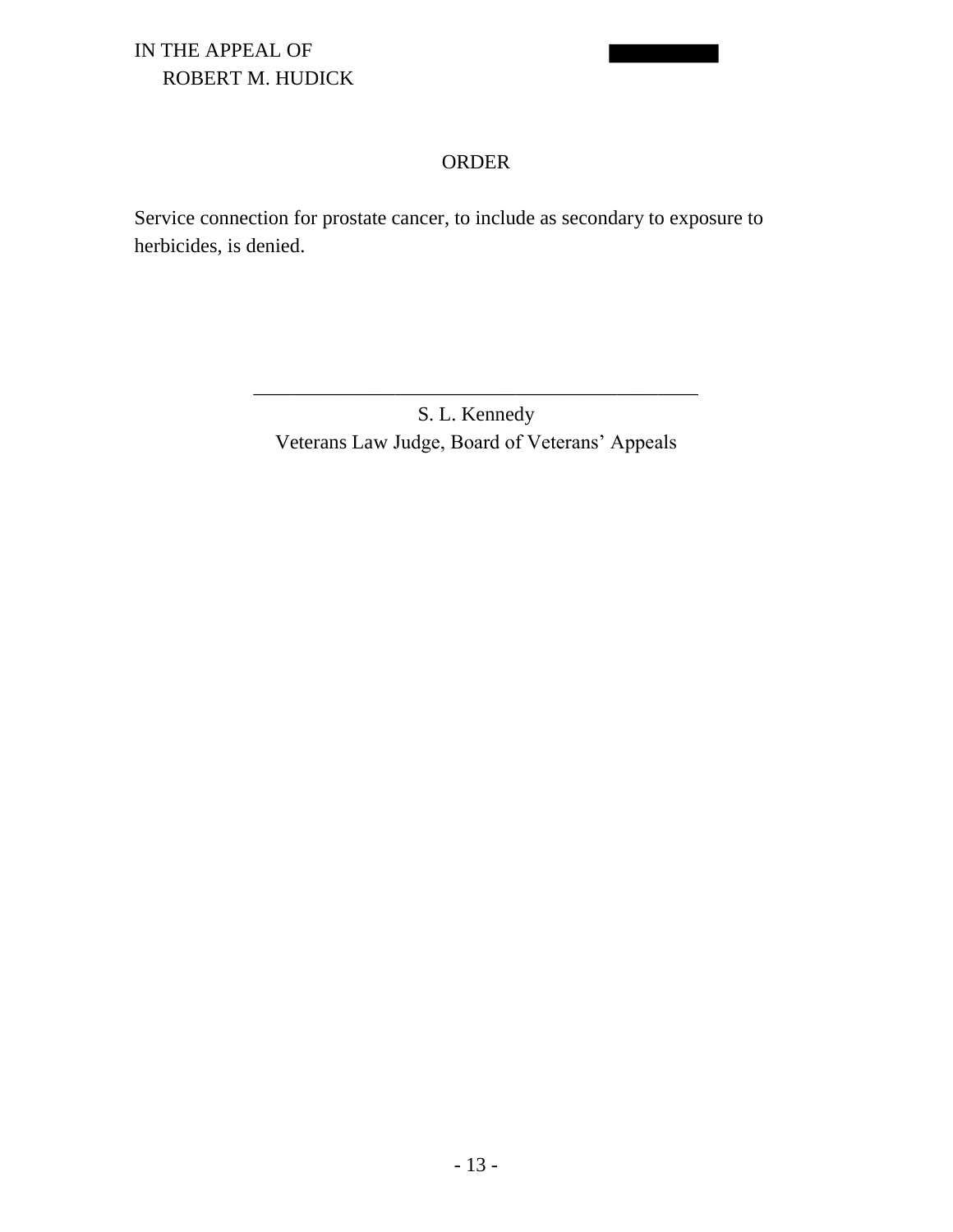# YOUR RIGHTS TO APPEAL OUR DECISION

The attached decision by the Board of Veterans' Appeals (BVA or Board) is the final decision for all issues addressed in the "Order" section of the decision. The Board may also choose to remand an issue or issues to the local VA office for additional development. If the Board did this in your case, then a "Remand" section follows the "Order." However, you cannot appeal an issue remanded to the local VA office because a remand is not a final decision. The advice below on how to appeal a claim applies only to issues that were allowed, denied, or dismissed in the "Order."

If you are satisfied with the outcome of your appeal, you do not need to do anything. We will return your file to your local VA office to implement the BVA's decision. However, if you are not satisfied with the Board's decision on any or all of the issues allowed, denied, or dismissed, you have the following options, which are listed in no particular order of importance:

- Appeal to the United States Court of Appeals for Veterans Claims (Court)
- File with the Board a motion for reconsideration of this decision  $\bullet$
- File with the Board a motion to vacate this decision  $\bullet$
- File with the Board a motion for revision of this decision based on clear and unmistakable error.

Although it would not affect this BVA decision, you may choose to also:

Reopen your claim at the local VA office by submitting new and material evidence.

There is no time limit for filing a motion for reconsideration, a motion to vacate, or a motion for revision based on clear and unmistakable error with the Board, or a claim to reopen at the local VA office. None of these things is mutually exclusive - you can do all five things at the same time if you wish. However, if you file a Notice of Appeal with the Court and a motion with the Board at the same time, this may delay your case because of jurisdictional conflicts. If you file a Notice of Appeal with the Court before you file a motion with the BVA, the BVA will not be able to consider your motion without the Court's permission.

How long do I have to start my appeal to the court? You have 120 days from the date this decision was mailed to you (as shown on the first page of this decision) to file a Notice of Appeal with the Court. If you also want to file a motion for reconsideration or a motion to vacate, you will still have time to appeal to the court. As long as you file your motion(s) with the Board within 120 days of the date this decision was mailed to you, you will have another 120 days from the date the BVA decides the motion for reconsideration or the motion to vacate to appeal to the Court. You should know that even if you have a representative, as discussed below, it is your responsibility to make sure that your appeal to the Court is filed on time. Please note that the 120-day time limit to file a Notice of Appeal with the Court does not include a period of active duty. If your active military service materially affects your ability to file a Notice of Appeal (e.g., due to a combat deployment), you may also be entitled to an additional 90 days after active duty service terminates before the 120-day appeal period (or remainder of the appeal period) begins to run.

How do I appeal to the United States Court of Appeals for Veterans Claims? Send your Notice of Appeal to the Court at:

#### Clerk, U.S. Court of Appeals for Veterans Claims 625 Indiana Avenue, NW, Suite 900 **Washington, DC 20004-2950**

You can get information about the Notice of Appeal, the procedure for filing a Notice of Appeal, the filing fee (or a motion to waive the filing fee if payment would cause financial hardship), and other matters covered by the Court's rules directly from the Court. You can also get this information from the Court's website on the Internet at: http://www.uscourts.cavc.gov, and you can download forms directly from that website. The Court's facsimile number is (202) 501-5848.

To ensure full protection of your right of appeal to the Court, you must file your Notice of Appeal with the Court, not with the Board, or any other VA office.

How do I file a motion for reconsideration? You can file a motion asking the BVA to reconsider any part of this decision by writing a letter to the BVA clearly explaining why you believe that the BVA committed an obvious error of fact or law, or stating that new and material military service records have been discovered that apply to your appeal. It is important that such letter be as specific as possible. A general statement of dissatisfaction with the BVA decision or some other aspect of the VA claims adjudication process will not suffice. If the BVA has decided more than one issue, be sure to tell us which issue(s) you want reconsidered. Issues not clearly identified will not be considered. Send your letter to:

> Director, Management, Planning and Analysis (014) **Board of Veterans' Appeals 810 Vermont Avenue, NW** Washington, DC 20420